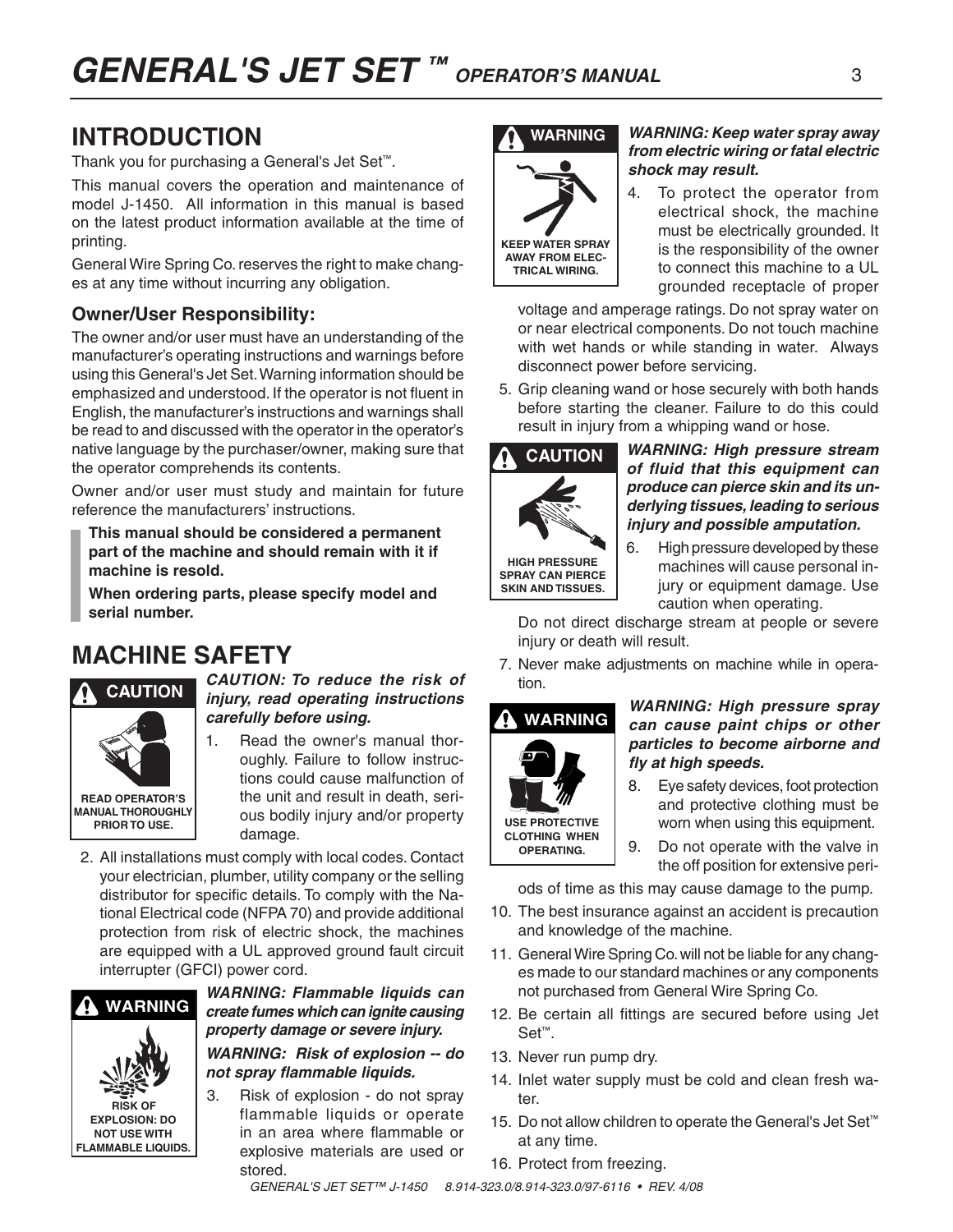17. When the machine is working, do not cover or place in a closed space where ventilation is insufficient.

### **ASSEMBLY**

Upon arrival, inspect the shipping crate for damages. Uncrate and examine all parts. Note any damage to machine or components for claims against freight carrier.

Jets have antifreeze in the pump to protect it from freezing conditions during shipment and storage. If machine will be stored and operated in a cold climate, follow Freeze Protection instructions on page 9.

# **PRE-OPERATION CHECK**

- ❑ Pump oil (SAE 30W non-detergent oil)
- $\Box$  Cold clean fresh water supply (6 gpm  $\bullet$  5/8" (15.875mm) • 20 psi)
- ❑ Hose, nozzle
- ❑ Water filter (intact, non-restrictive)

## **set-up procedures**

These machines are meant to be used at or near the working area and under operator supervision. If machine must be located out of sight of operator, special controls may be required for proper machine operation and operator safety.

Locate the equipment on a solid level area with slopes for drainage. Avoid areas where water can be sprayed at machine.

Before using the jet, make sure there are no impurities in the incoming water supply. Turn the water source on for at least 15 seconds, to remove any possible debris in the water before connecting hose to water inlet swivel.

The inlet screen located inside the filter should be cleaned before each use. To clean the inlet screen, unscrew cap beneath the filter, remove the screen and rinse thoroughly with water. Then replace screen.

Connect one end of a garden hose (not included) to the water faucet — water supply not to exceed 100 psi *(6.9 Bar)* and the other end to the water inlet of the jet machine. (See component identification drawings on next pages.) Use heavy duty 3/4" hose of no more than 50 ft. *(15m)* in length. If run without an adequate water supply, the pump will cavitate. Cavitation causes the pump to vibrate, causing damage to the pump. **Note:** Lack of water supply can lead to seal damage, causing a loss of pressure and will void the warranty to the pump.

Maximum temperature from the water source should not exceed 140°F *(60°C)*. Using water hotter than 140°F *(60°C)*  can cause damage to the pump and void the warranty. If jet is being used to clear ice blockages, see instructions on page 8.

Remove oil plug on top of pump and replace with dipstick supplied.

#### **Hose Selection Guide**

Select the proper hose diameter for the line to be cleaned. When using new hose, run water through it to clean it out before attaching the nozzle.

|                                        | Hose Size (ID)* Pipe Size         | <b>Typical Applications</b>                  |
|----------------------------------------|-----------------------------------|----------------------------------------------|
| $3/8"$ or $5/16"$<br>(9.925mm          | $4"$ to $8"$<br>(102mm to 203mm)  | Floor drains, septic lines, long<br>runs     |
| to 7.938mm)                            |                                   |                                              |
| 1/4"<br>(6.350mm)                      | $2"$ to $4"$<br>$(51mm to 102mm)$ | Kitchen sinks, laundry drains,<br>clean outs |
| 1/8"<br>(3.175mm)<br>* Inside Diameter | 1-1/2" to $2"$<br>(38mm to 51mm)  | Small lines, bathroom sinks,<br>tight bends  |

When selecting hose size, consider that pressure is lost as the water travels down the length of the hose. As the length increases, the pressure decreases. In addition, the smaller the diameter of the hose, the greater the loss of pressure per foot will be. As an example, at 2 GPM *(.13L/sec)* a 1/4" *(6.350 mm)* hose will lose 180 lbs. *(12.4 bar)* of pressure over 100 ft. *(30.5m)* of hose, yet a 3/8" *(9.925mm)* hose will only lose 25 lbs. *(1.7 bar)* of pressure over the same length and at the same flow rate. At 4 GPM, a 3/8" hose will lose 90 lbs. *(6.2 bar)* of pressure over a 100 ft. *(30.5m)* length. The gauge reflects pressure from the pump only, not pressure at the end of the hose. It is important to select the largest possible hose size in order to have as much pressure as possible at the end of the hose.

Hoses of the same diameter may be coupled together using the CC-1 coupling, but it is not recommended for use in lines smaller than 8" *(203mm)* in diameter. The long length of the hose connectors and coupling together can get caught in bends in the line.

Coupling two different size hoses can be done through the spray wand trigger or foot pedal.

It is not advisable to have two different hose sizes coupled in a drain line. There is a tremendous loss of pressure when combined, aside from the difficulty of getting around bends.

The 3/8" *(9.925 mm)* and 1/4" *(6.350 mm)* hoses may be attached to the fitting in the core of the hose reel using the swivel at one end of the hose. The 3/8" hose may also be attached directly to the accessory outlet by using a twist connect. The 1/4" and 1/8" *(3.175mm)* hoses may be connected directly to the accessory outlet if an adapter fitting (AD-1 or AD-2) is used between the hose and quick connect. Adapters may be ordered separately.

Often, the 1/8" hose is used in conjunction with the spray wand trigger to give the operator finger tip control. Remove the spray wand from the trigger and attach the 1/8" hose using the AD-3 adapter.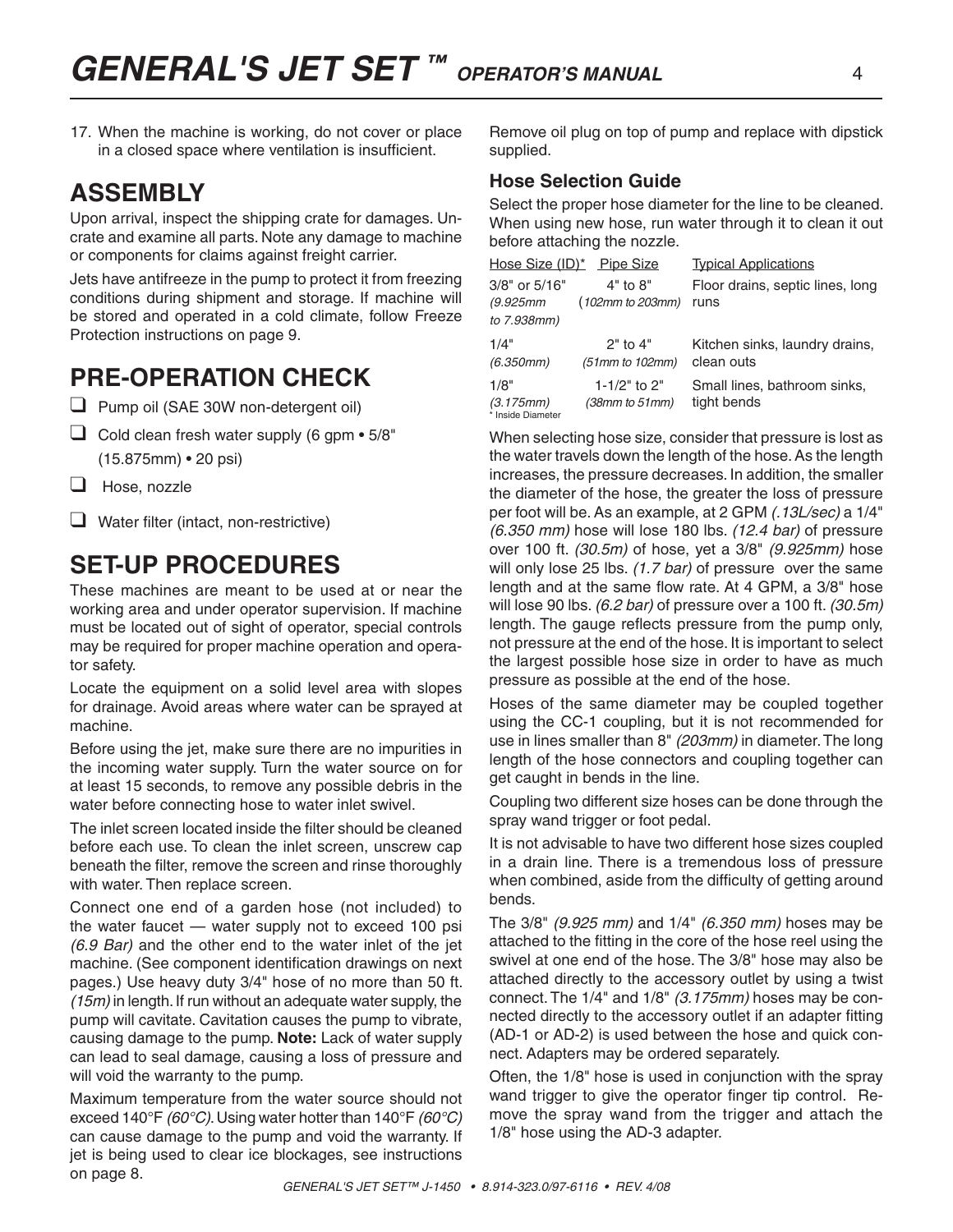### **Nozzles**

A number of types of nozzles are available for drain cleaning. Each has a different spray pattern. Some nozzles may have a hole in the front to cut through the stoppage. All will have holes in the back to drive the hose down the line and clean the walls of the pipe. A tight spray pattern (15°) has more driving power for long runs, a wide spray pattern (40°) does a better job of cutting the grease off the walls of the pipe. A combination of nozzles may be required to clear a line. Always turn off the machine and shut off valve before changing nozzles.

Make sure the nozzle you are using matches the pump size. A 3000 psi *(207 bar)* pump requires a different nozzle orifice than a 1500 psi *(104 bar)* pump. Mismatching nozzles with pump size will either cause too little pressure which may not clear the drain, or too much pressure which may damage the machine.

Check nozzles before and after each use for clogged holes which can cause pressure to increase to dangerously high levels and damage the pump. A clogged hole can be cleared by simply using the NCT Nozzle Cleaning Tool.

Use the nozzle selection guide to determine what nozzle you will need for various applications. Example: If a nozzle is stamped #22, it is a JN-22, 15° rear jets, 2 GPM *(.13L/Sec)* @ 1500 PSI *(104 Bar)* with a forward cutting jet.



**Powerful penetrating nozzle cuts through grease and ice.**



**Wide spray flushing nozzle cleans inside of pipe thoroughly.**



**Spring leader nozzle gets hose around tight bends and P-traps**